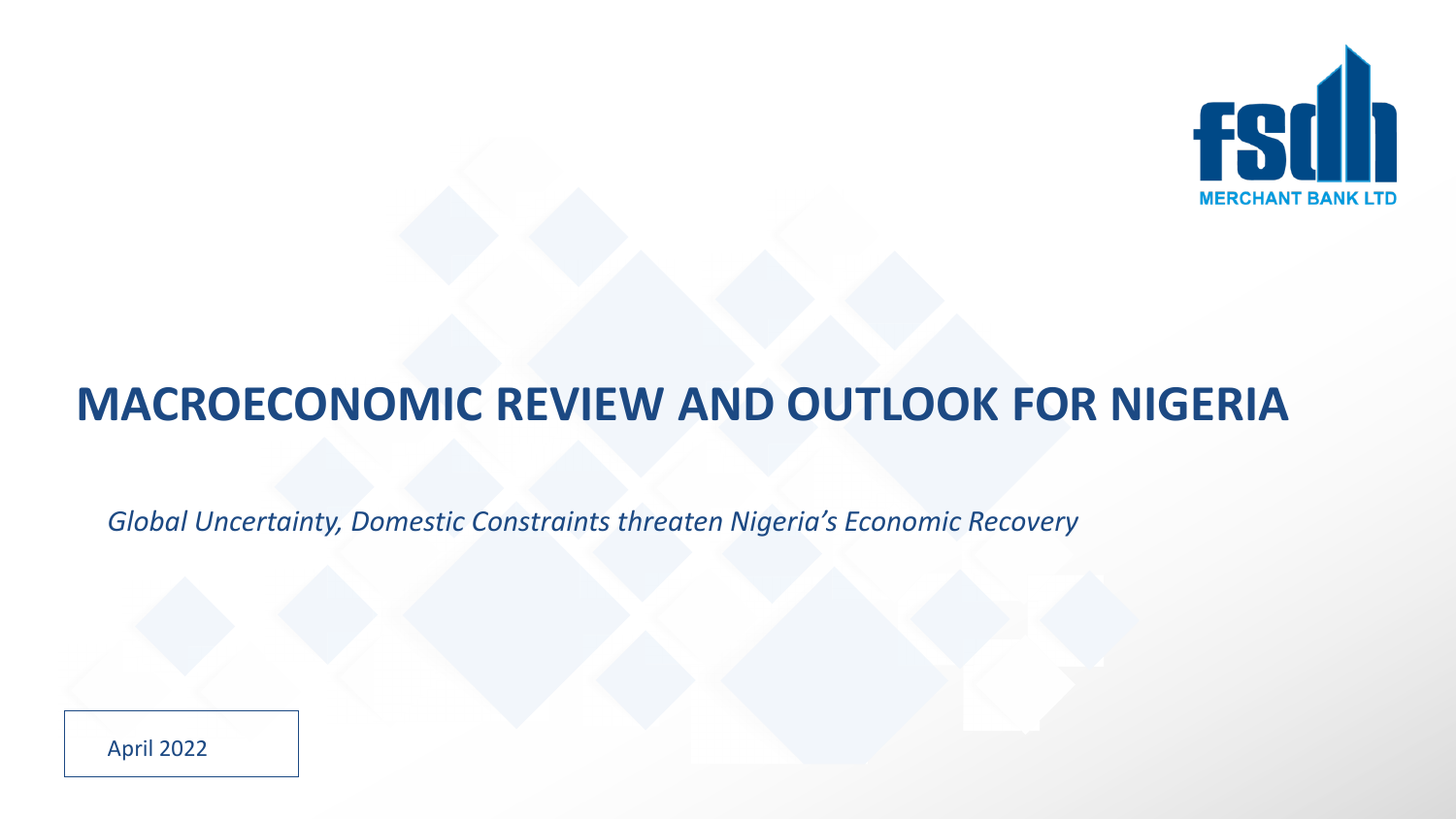### **IMF downgrades global GDP growth for 2022 to 3.6% in its latest forecast**

#### Global GDP Growth (%)



- According to recent data released by the IMF in April 2022, global economic output is expected to grow by 3.6% in 2022.
- The IMF's recent estimate of 3.6% is lower than the previous projection of 4.4% in its January 2022 forecast.
- Lower growth prospect in 2022 reflects the impact of the crisis in Ukraine, which has triggered a humanitarian crisis in Eastern Europe as well as global inflation.
- According to the IMF, supply shocks and rising commodity and food prices following sanctions on Russia have resulted in shortages in the energy and agricultural sectors. This will hurt lower-income households globally and add pressure on aggregate demand in 2022.
- GDP growth for 2023 is forecasted at 3.6%.

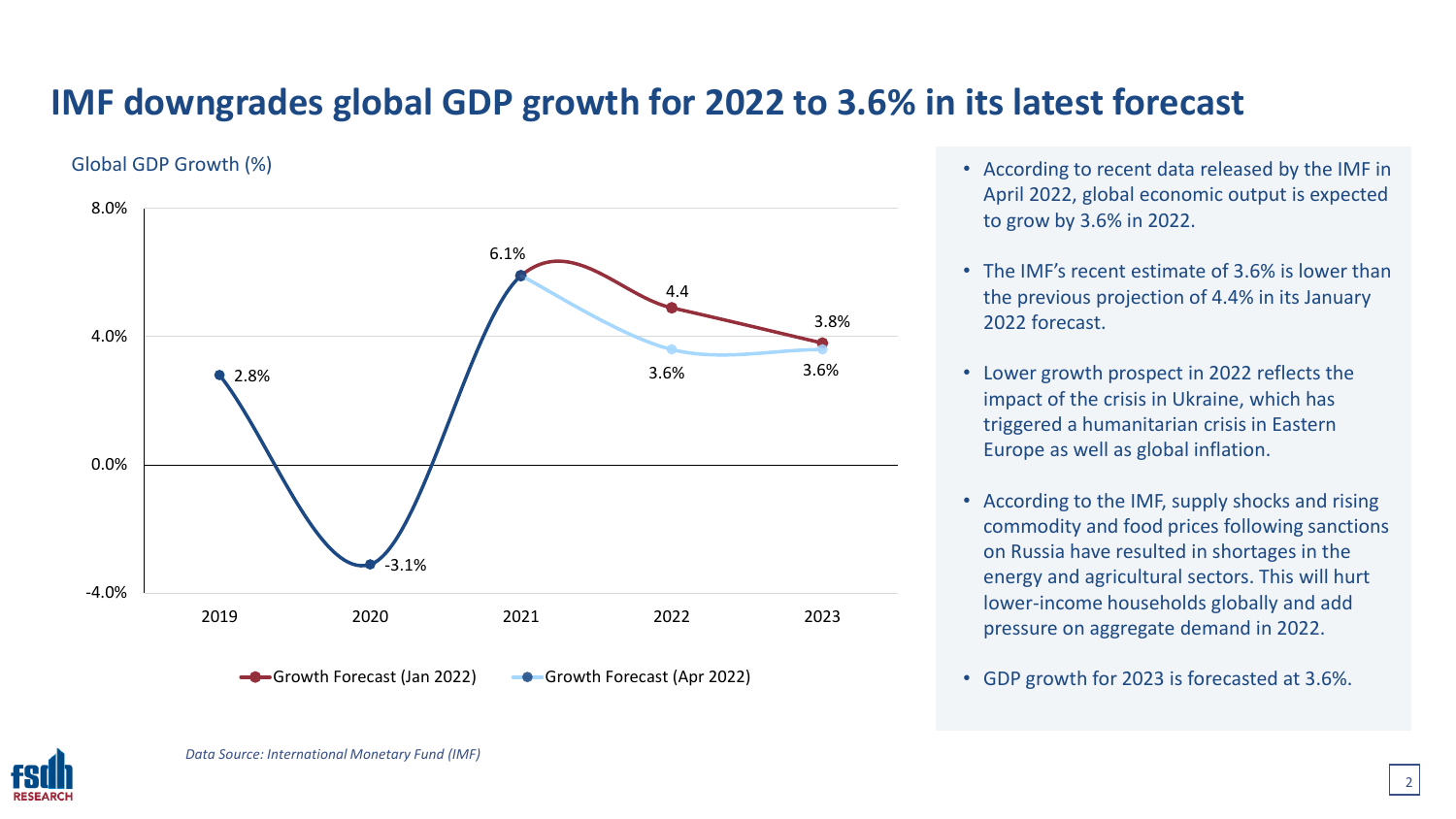### **GDP growth downgraded in major regions across the world, except sub-Saharan Africa**

#### GDP Growth (%)



- Following the crisis in Ukraine, the IMF downgraded growth across several regions and countries (see chart).
- In sub-Saharan Africa, however, growth forecast for 2022 was upgraded from 3.7% to 3.8%.
- The IMF expects resource dependent countries in SSA to benefit from rising commodity prices which will, in turn, improve growth prospects.

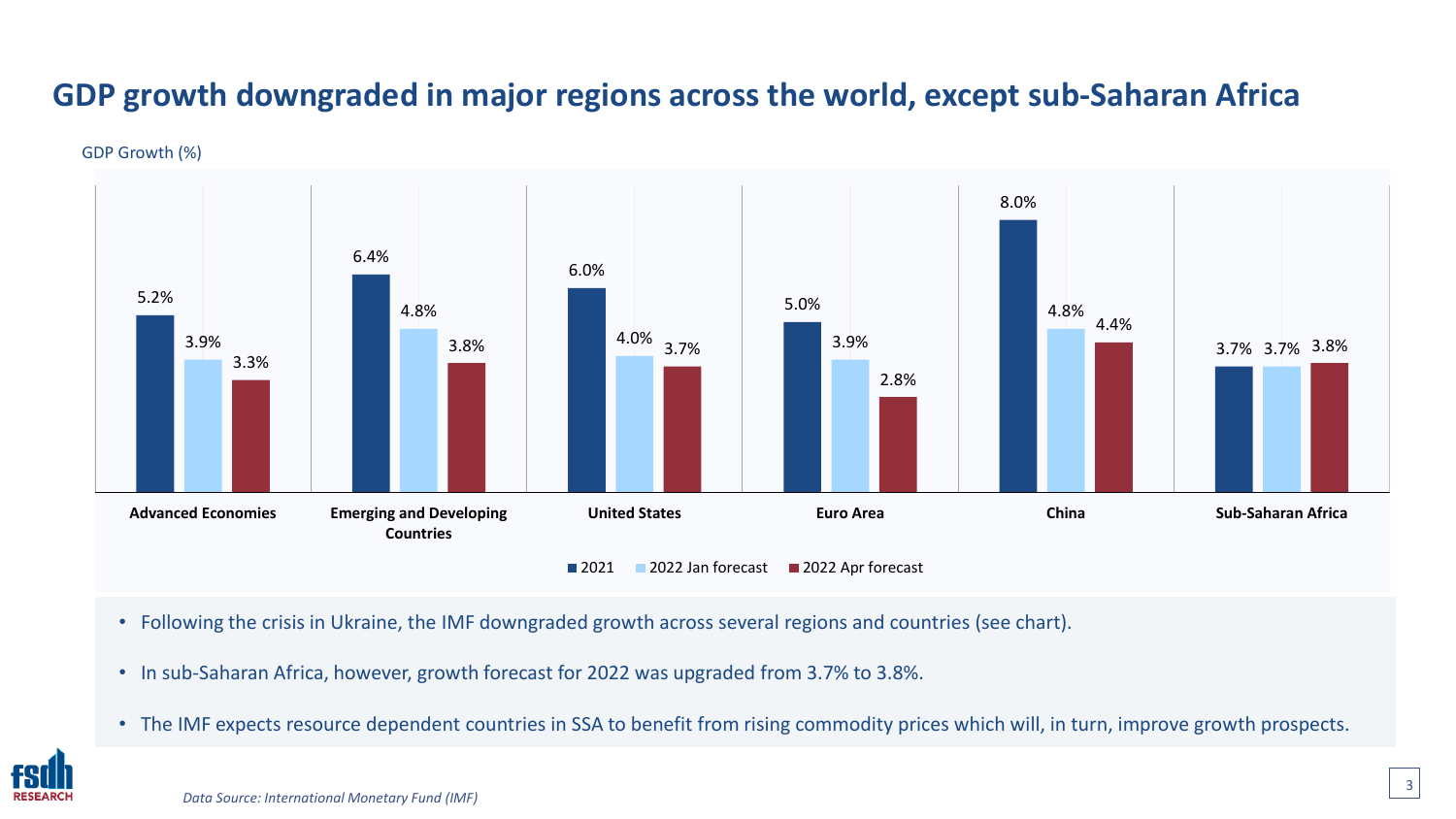# **Sub-Saharan Africa is expected to grow by 3.8% in 2022**

GDP Growth (%)



- In sub-Saharan Africa, the crisis in Ukraine is expected to have both positive and negative effects for countries in the region.
- Higher food prices due to shortages of key commodities such as wheat, fertilizer etc. will reduce the purchasing power for low income household and subsequently affect economic growth.
- In West Africa, the IMF notes that social and political turmoil will also weigh on growth.
- However, high crude oil prices will positively impact oil exporters in the region. The Fund estimates that Nigeria, for instance, will experience a growth of 3.4% in 2022, higher than previously estimated growth of 2.7%.
- We believe that this outlook for Nigeria is optimistic, especially given the impact of fuel subsidy costs associated with high oil price.

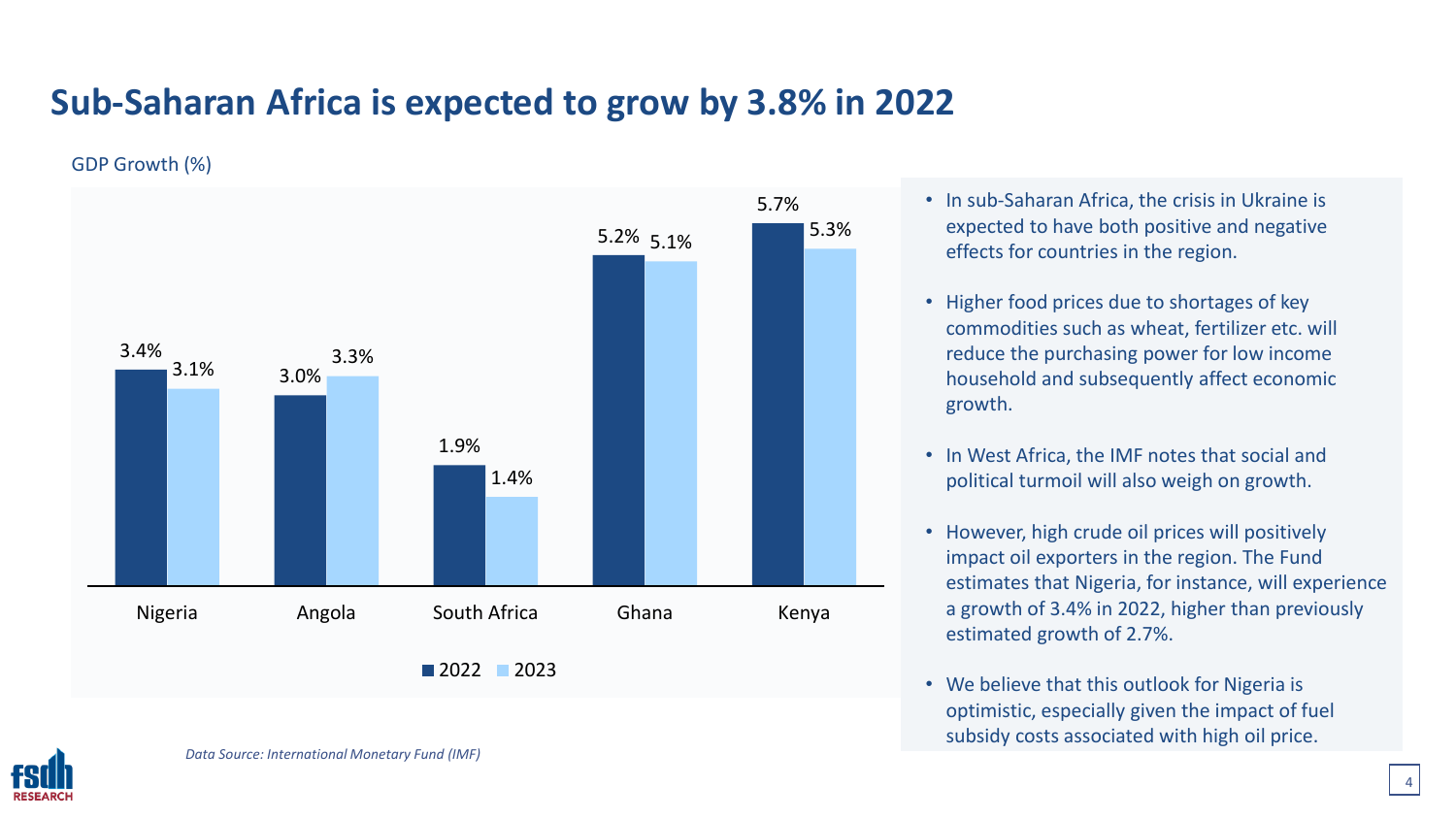# **Oil price fluctuates since reaching a peak of US\$133.2pb in March**





- As a result of the crisis in Ukraine, crude oil price peaked at US\$133 per barrel (pb) on March 8 and has fluctuated since then.
- As at April 22, brent crude oil price was US\$106.7 pb, representing a year to date average of US\$101.7pb and a year to date increase of 38%.
- Rising oil prices have triggered global inflation especially in advanced countries, following the increase in fuel and gas prices.
- For oil many exporting countries, higher oil price is expected to lead to improved economic prospects in 2022.
- Sanctions on Russia as well as OPEC+'s influence on oil output will keep price high in the second quarter of 2022.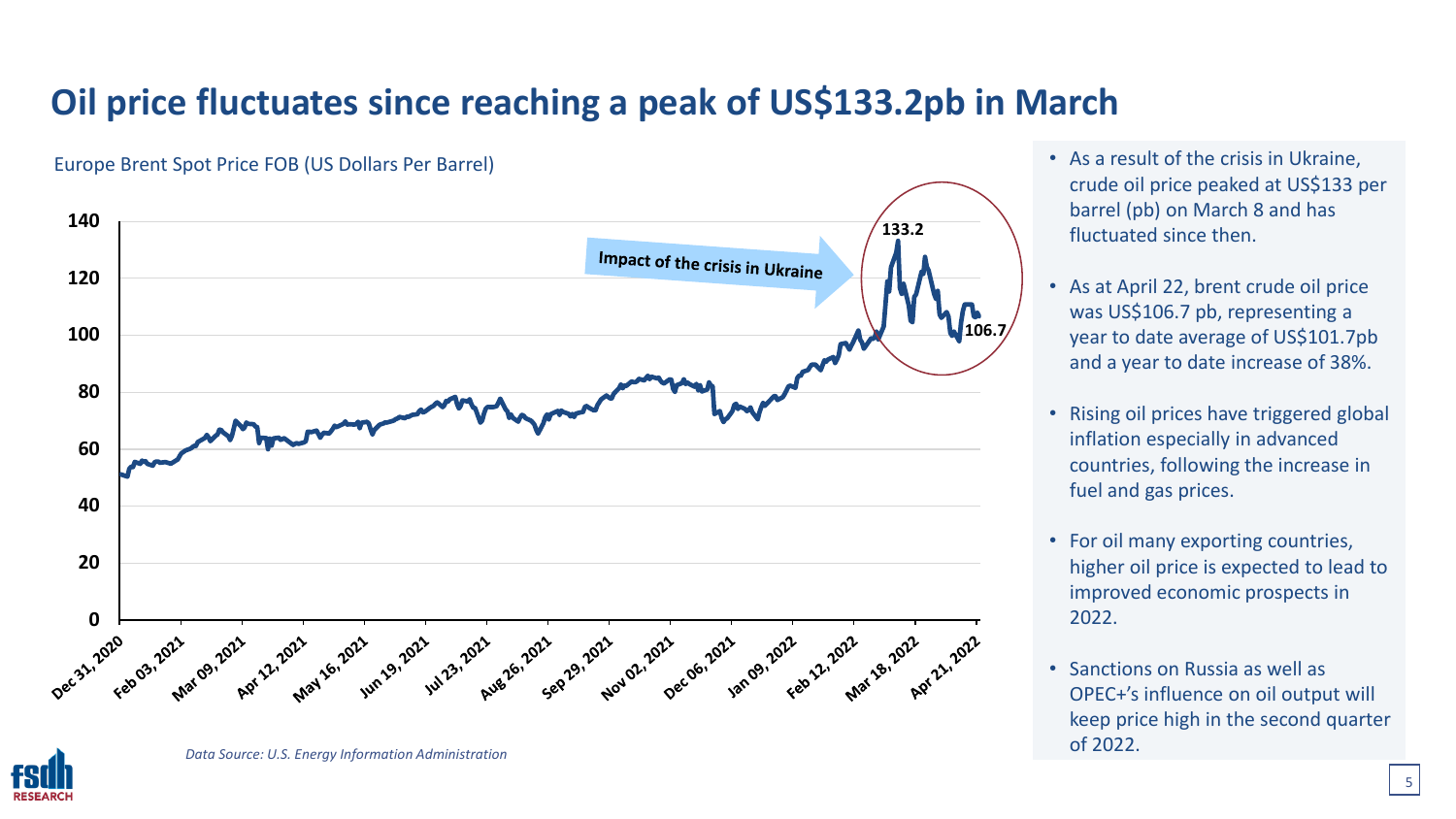### **Nigeria's Inflation rate rose to 15.9% in March 2022**

#### Nigeria's Inflation Rate



- In the month of March 2022, inflation rate stood at 15.9%. This represents an increase from 15.7% in February 2022 and a decline when compared with 18.2% recorded in March 2021.
- While food inflation rate increased marginally to 17.2% in March 2022 from 17.1% in February 2022, core inflation rate declined to 13.9% in March.
- This marginal increase in food inflation rate occurred despite the impact of the crisis in Ukraine on food prices.
- Inflation in Nigeria is largely supply-side driven with factors such as inadequate infrastructure, electricity outages, supply chain disruption and forex challenges playing key roles in driving up local prices.
- Inflation rate is expected to trend upwards in coming months as the impact of the crisis in Ukraine intensifies, amidst other domestic challenges.

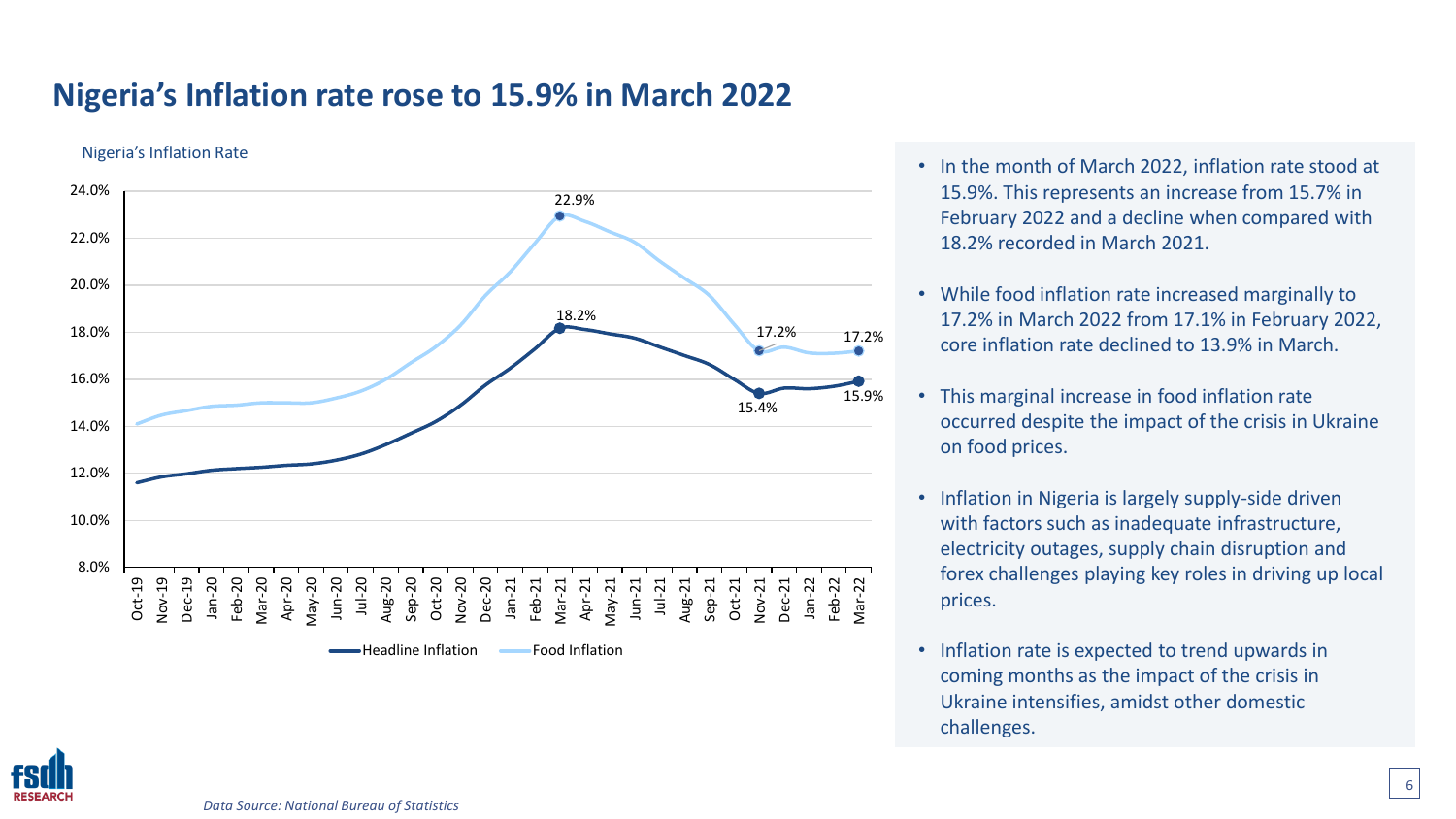### **5 categories with the highest percentage price increase from Feb. to March 2022**

#### Inflation Rate in March 2022

| 1. Housing Water,<br><b>Electricity, Gas and</b><br>Other Fuel - 12.3%                                                              | 2. Alcoholic Bev.,<br><b>Tobacco &amp; Kola</b><br>15.0%                                                                                          | 3. Education<br>13.9%                                                                                                                                                 | 4. Clothing &<br><b>Footwear</b><br>16.1%                                                                                              | 5. Restaurant &<br><b>Hotels</b><br>14.1%                                                                                                                                          |
|-------------------------------------------------------------------------------------------------------------------------------------|---------------------------------------------------------------------------------------------------------------------------------------------------|-----------------------------------------------------------------------------------------------------------------------------------------------------------------------|----------------------------------------------------------------------------------------------------------------------------------------|------------------------------------------------------------------------------------------------------------------------------------------------------------------------------------|
| In the month of March,<br>shortage of gas and<br>high price of other<br>energy products drove<br>prices upward in this<br>category. | High cost of doing<br>business as well as<br>forex challenges are<br>major factors for the<br>significant increase in<br>prices in this category. | Average prices rose by<br>13.9% in March 2022,<br>mainly driven by high<br>demand for education<br>services coupled with<br>the increasing cost of<br>doing business. | <b>Transportation costs</b><br>and import bottleneck<br>continue to influence<br>the prices of clothing<br>and footwear in<br>Nigeria. | <b>Higher demand for local</b><br>hospitality services as<br>well as high cost of<br>doing business were<br>responsible for higher<br>prices of hotels and<br>restaurant services. |

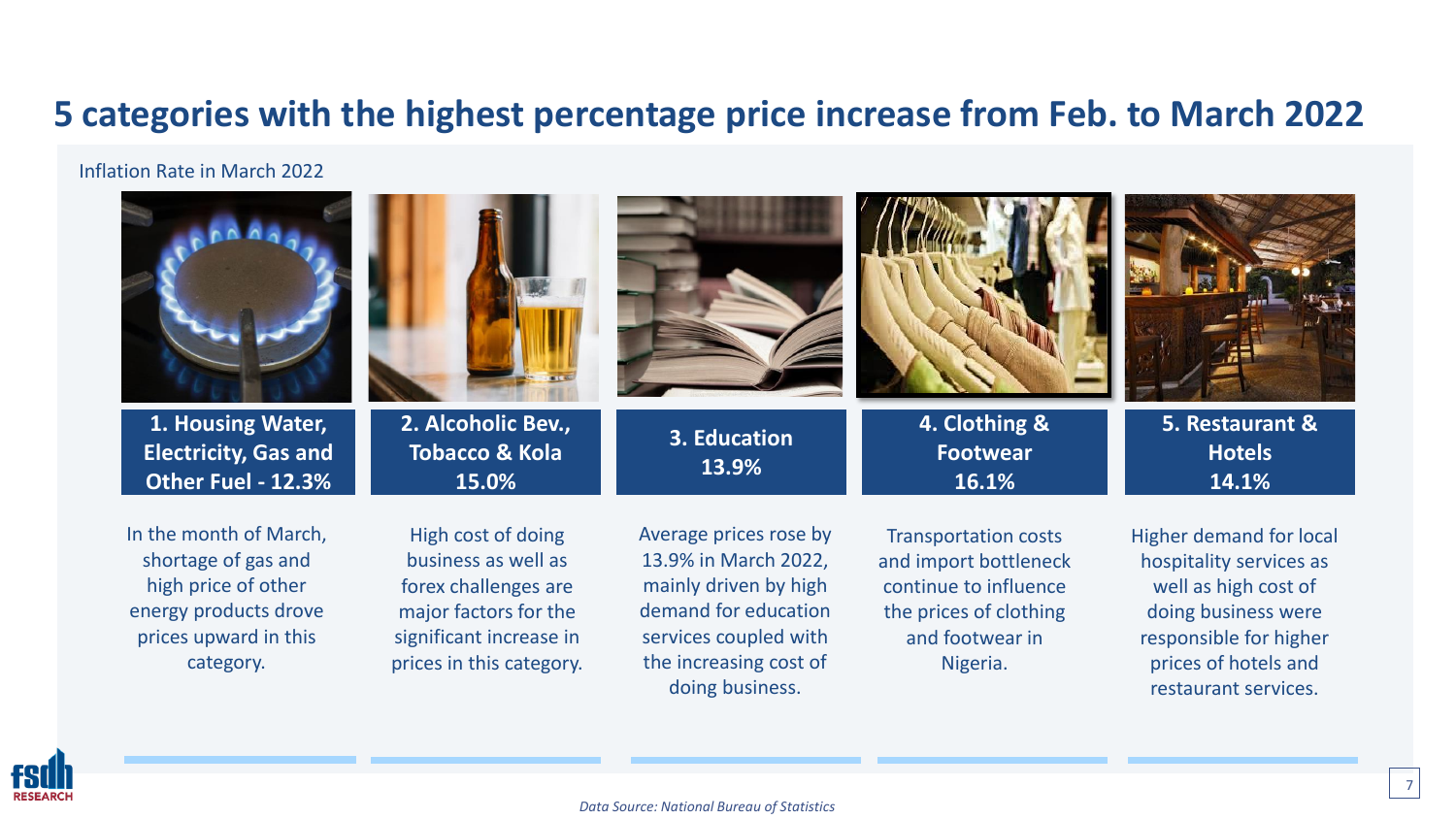### **Pressure on the Naira persists as the exchange rate premium widens**

#### Nigeria's Exchange Rate (N/US\$)



- While the year to date performance of Nigeria's exchange rate on the Investors' & Exporters' (I&E) Window remains on the gaining side, the recent performance suggests increasing pressure on the currency.
- The US\$/Naira rate at the end of 2022Q1 appreciated by 4.3% to N416.25/US\$ from N435/US\$ at the close of 2021Q4. However, the currency depreciated to N419.5/US\$ as at April 21, 2022 as a result of limited Forex supply.
- The pressure on the Naira intensified in the parallel market. The exchange rate reached N590/US\$ in April and revolved around N585– N590/US\$ from N565/US\$ at the beginning of 2022.
- The gap/premium between the I&E Window and the parallel market continues to expand. It increased to an average of N159.82/US\$ so far in the year, from N73.64/US\$ in 2021Q1.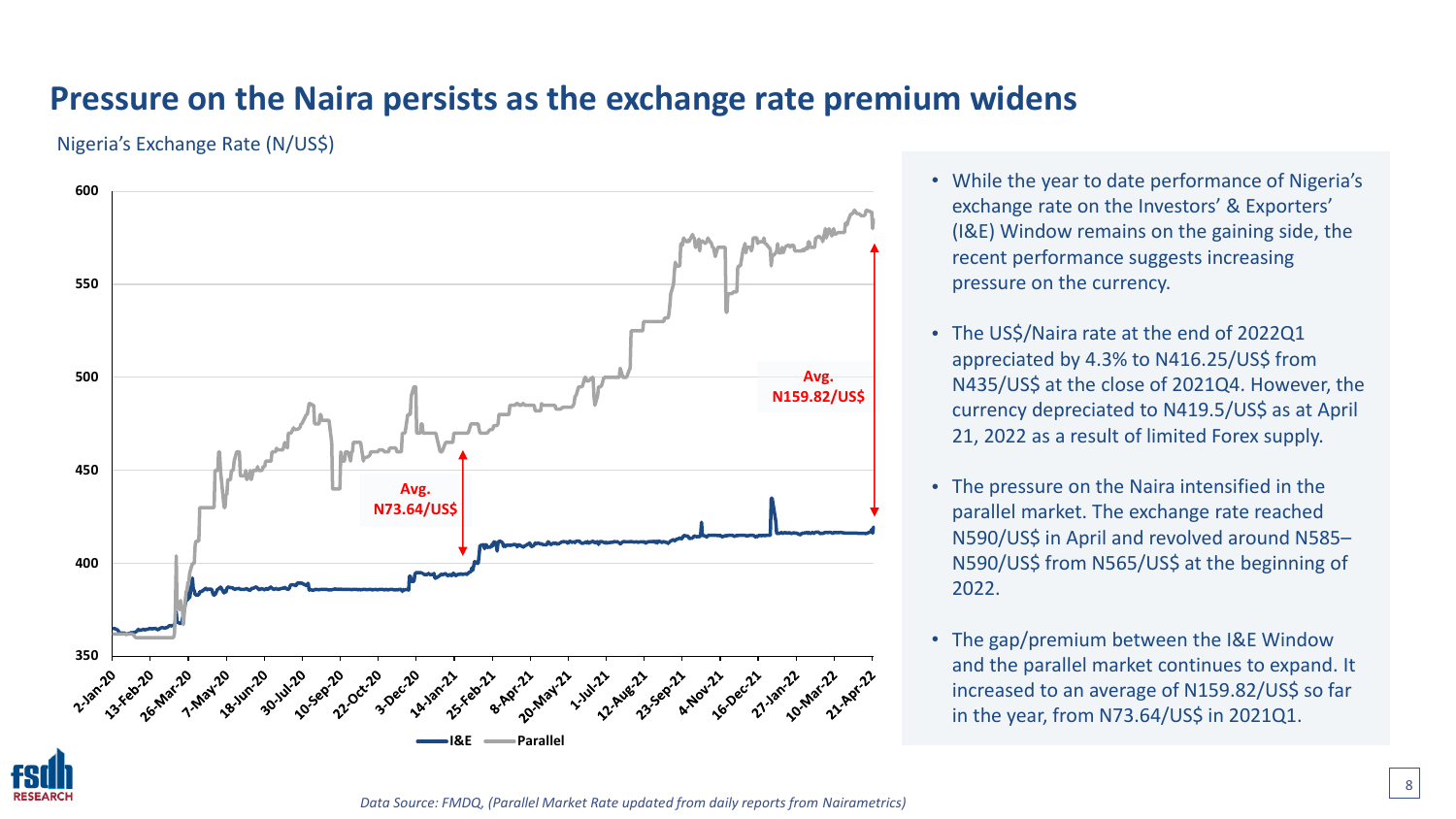### **Foreign Investment inflows into Nigeria totaled US\$6.7 billion in 2021**



- Nigeria's Foreign Investment Inflows (US\$ Billion) Foreign investment inflows into Nigeria increased by
	- 109.3% in 2021Q4 (year on year) to US\$2.19 billion and by 26.35% quarter on quarter.
	- This represents the highest quarterly inflow since the start of the COVID-19 pandemic in the first quarter of 2020.
	- On an annual basis, foreign investment inflows in 2021 was US\$6.7 billion. This is lower than the inflow for 2020 by 30.61%, suggesting that the economy is still experiencing a slow recovery.
	- A breakdown of foreign investment inflows showed that Foreign Direct Investment remained subdued in 2021 as it contracted by 32% to US\$698.8 million from US\$1.03 billion in 2020.
	- Likewise, Foreign Portfolio Investment inflows declined by 34.1% to US\$3.39 billion from US\$5.14 billion in 2020.
	- The poor investment inflows into Nigeria reflects the mounting challenges of insecurity, infrastructure deficit and a harsh doing business environment.

![](_page_8_Picture_9.jpeg)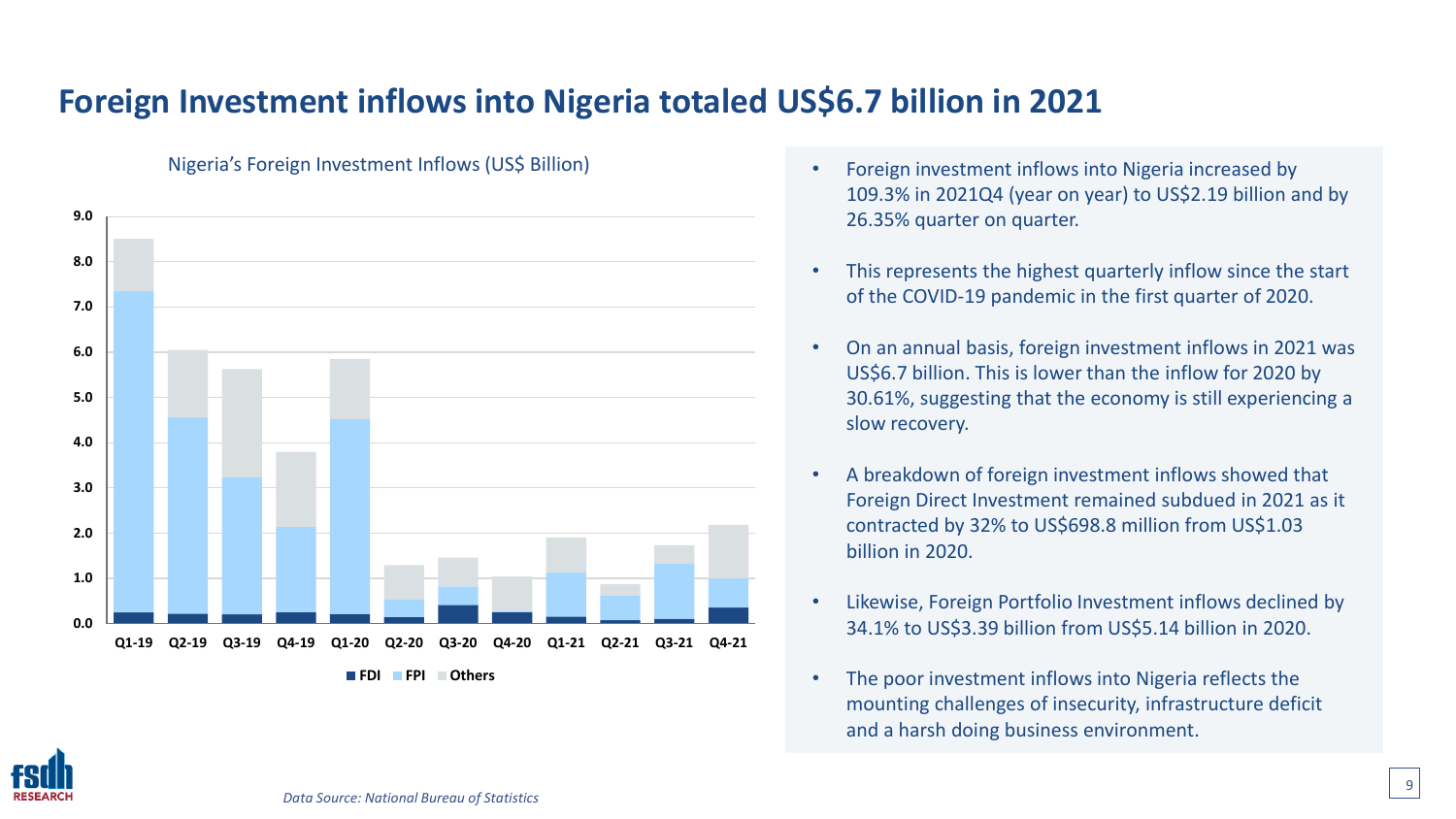### **2022 FGN Budget revised to reflect higher oil price and hike in subsidy payment**

![](_page_9_Figure_1.jpeg)

Federal Government of Nigeria's 2022 Budget Framework (Initial Budget vs Revised Budget) • The Federal Government of Nigeria revised the 2022 Budget

- as a result of the following developments:
	- Increase in crude oil price due to the Russian-Ukraine war;
	- Constrained and lower oil production due to production shut-down and crude oil theft;
	- Elevated fuel subsidies payment associated with increased crude oil price and the suspension of the removal of fuel subsidy.
- Oil production was revised downward to 1.6mbpd from 1.88mbpd, while oil price was revised upwards to US\$73.
- Budget deficit is expected to increase to N7.4 trillion in 2022, following a lower revenue projection and a higher expenditure outlay. The reduction in revenue is partly due to the increased provision for fuel subsidy, which was hiked from N0.44 trillion to N4 trillion.
- This suggests that Nigeria may not benefit from the increase in crude oil price due to high cost of subsidy/petrol imports which will add pressure on government finances and the exchange rate.
- With this, we expect government borrowing as well as Nigeria's total debt stock to trend upwards in 2022.

![](_page_9_Picture_12.jpeg)

<sup>■</sup> Earlier Budget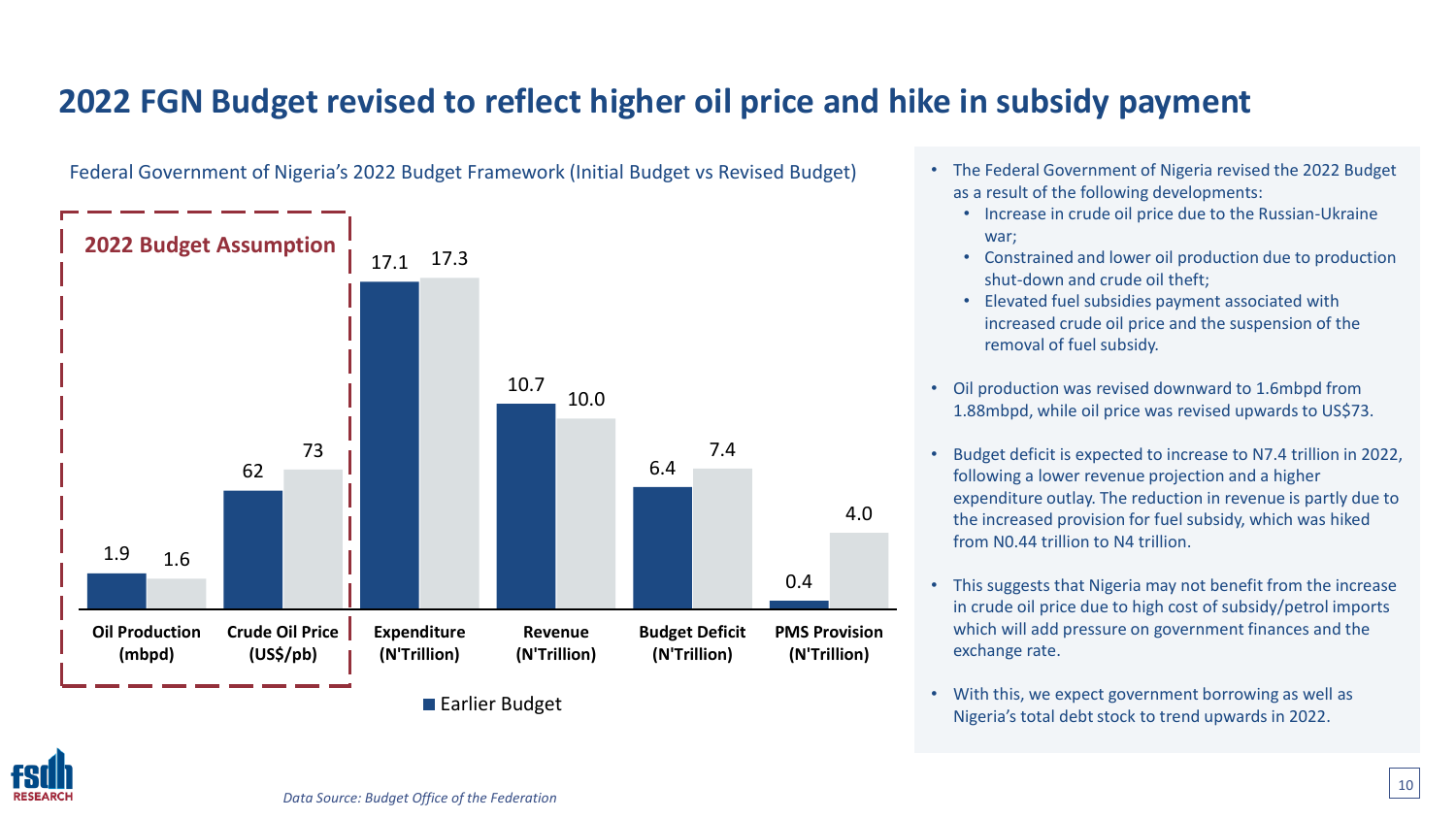# **Macroeconomic Projection for 2022: Rationale for the Three Scenarios**

| <b>Best Case</b>        | This scenario assumes that the impact of the Omicron variant on the oil market is mild. Only few countries<br>implement lockdown and countries adjust swiftly and relax restrictions. Also, the Russia-Ukraine crisis intensifies.<br>Given these, oil price averages US\$80 per barrel and Nigeria produces 1.9 million barrels per day. Higher oil and<br>non-oil revenue leads to an increase in both foreign inflows and capital spending (at N2.9 trillion) in 2022.                                                                                                                    |
|-------------------------|----------------------------------------------------------------------------------------------------------------------------------------------------------------------------------------------------------------------------------------------------------------------------------------------------------------------------------------------------------------------------------------------------------------------------------------------------------------------------------------------------------------------------------------------------------------------------------------------|
| <b>Moderate</b><br>Case | In this scenario, crude oil price is expected to average US\$73 per barrel. Progress is made in resolving the crisis in<br>Ukraine. In a bid to maintain a high price, OPEC+ members revisit the decision to inject 400,000 barrels per day<br>(bpd) into the oil market. As a result, Nigeria's oil production averages 1.4 mbpd, below the 2022 budget<br>assumption of 1.8mbpd. In addition, FGN spends N2.1 trillion on capital project, which is a budget<br>implementation rate of ~35%, financed mainly by borrowing.                                                                 |
| <b>Worst Case</b>       | The Omicron variant triggers another intense wave of infection across countries and governments respond by<br>implementing lockdowns and travel bans for most of 2022. The Russia-Ukraine crisis is resolved. Crude oil price<br>averages US\$40 per barrel as a result, even as Nigeria's output falls to 1.1 mbpd. Travel bans and restrictions also<br>affect sectors such as transportation, trade, food and accommodation, among others. Government revenue is<br>severely challenged following increasing oil theft and spending on capital project falls to N730 billion in the year. |
|                         |                                                                                                                                                                                                                                                                                                                                                                                                                                                                                                                                                                                              |

![](_page_10_Picture_2.jpeg)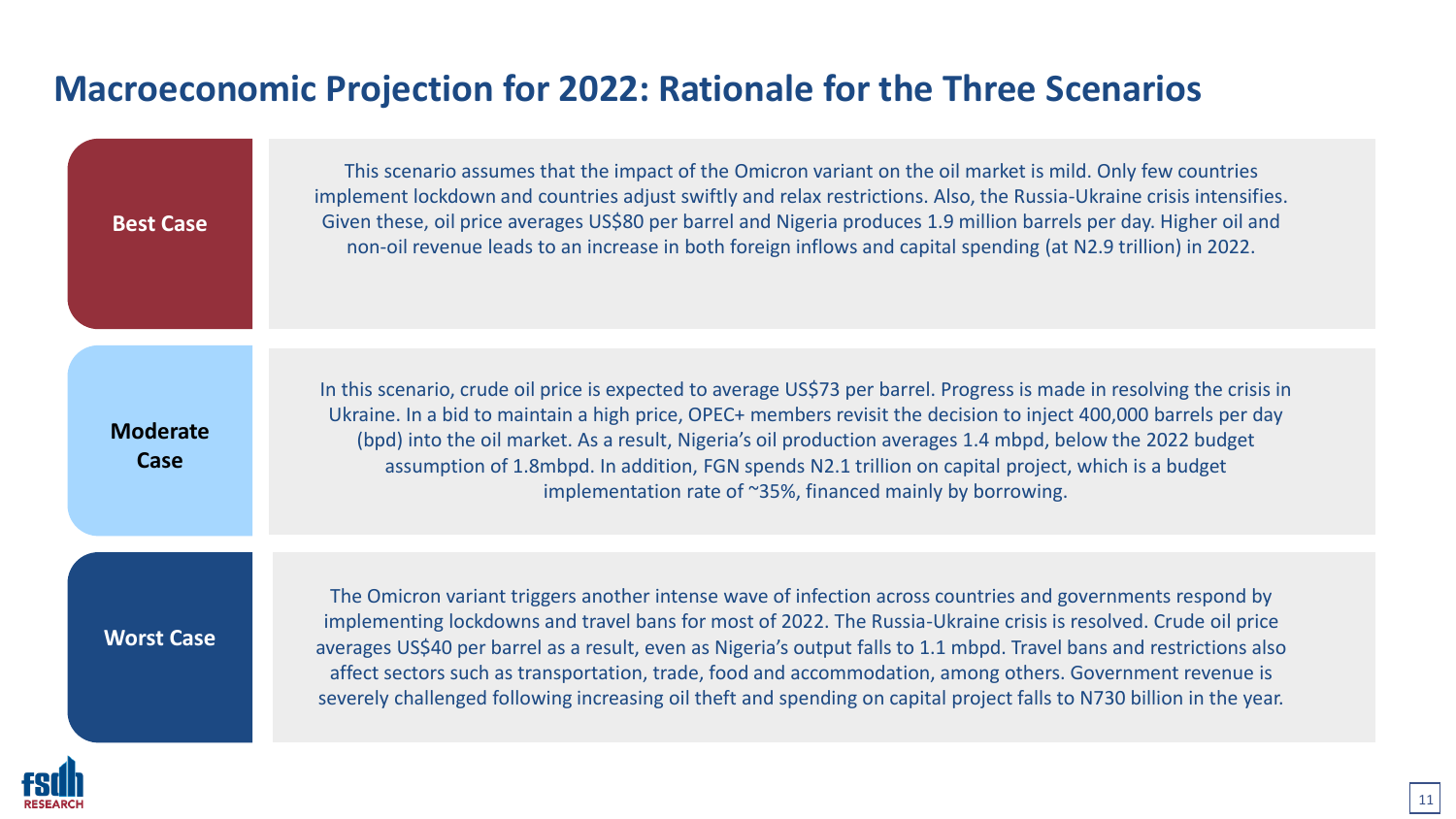# **Macroeconomic Scenario for 2022**

| <b>Scenario</b>      | <b>Assumptions</b>                                                                                                                                                                                                                                                                            | <b>Outcome</b>                                                                                                                             |
|----------------------|-----------------------------------------------------------------------------------------------------------------------------------------------------------------------------------------------------------------------------------------------------------------------------------------------|--------------------------------------------------------------------------------------------------------------------------------------------|
| <b>Best Case</b>     | • Oil price rises above US\$80 per barrel<br>Demand for Nigerian crude improves as economies recover-<br>$\bullet$<br>Nigeria produces 1.9 million barrels per day<br>• Government capital spending at N2.9 trillion<br>Full implementation of sectoral support interventions<br>$\bullet$    | • GDP Growth at 3.5%<br>• Inflation Rate at 14.5%<br>External Reserves at US\$42bn<br>$\bullet$<br>Exchange Rate at N411/US\$<br>$\bullet$ |
| <b>Moderate Case</b> | • Oil price averages US\$73 per barrel<br>• Crude oil production at 1.4 million barrels per day<br>• Government capital spending at N2.1 trillion<br>• Implementation of sectoral support interventions                                                                                       | • GDP Growth at 2.3%<br>• Inflation Rate at 15.9%<br>• External Reserves at US\$37 billion<br>• Average Exchange Rate at N430/US\$         |
| <b>Worst Case</b>    | • Oil price averages US\$40 pb<br>• Another wave of COVID-19 infections results in lockdown and<br>restrictions which impact sectors in Nigeria.<br>Lower crude oil production- Nigeria produces 1.1 million<br>$\bullet$<br>barrels per day<br>• Government capital spending at N730 billion | • GDP Growth at -0.7%<br>• Inflation Rate at 17.1%<br>• External Reserves at US\$29.3 billion<br>Exchange Rate at N462/US\$<br>$\bullet$   |

![](_page_11_Picture_2.jpeg)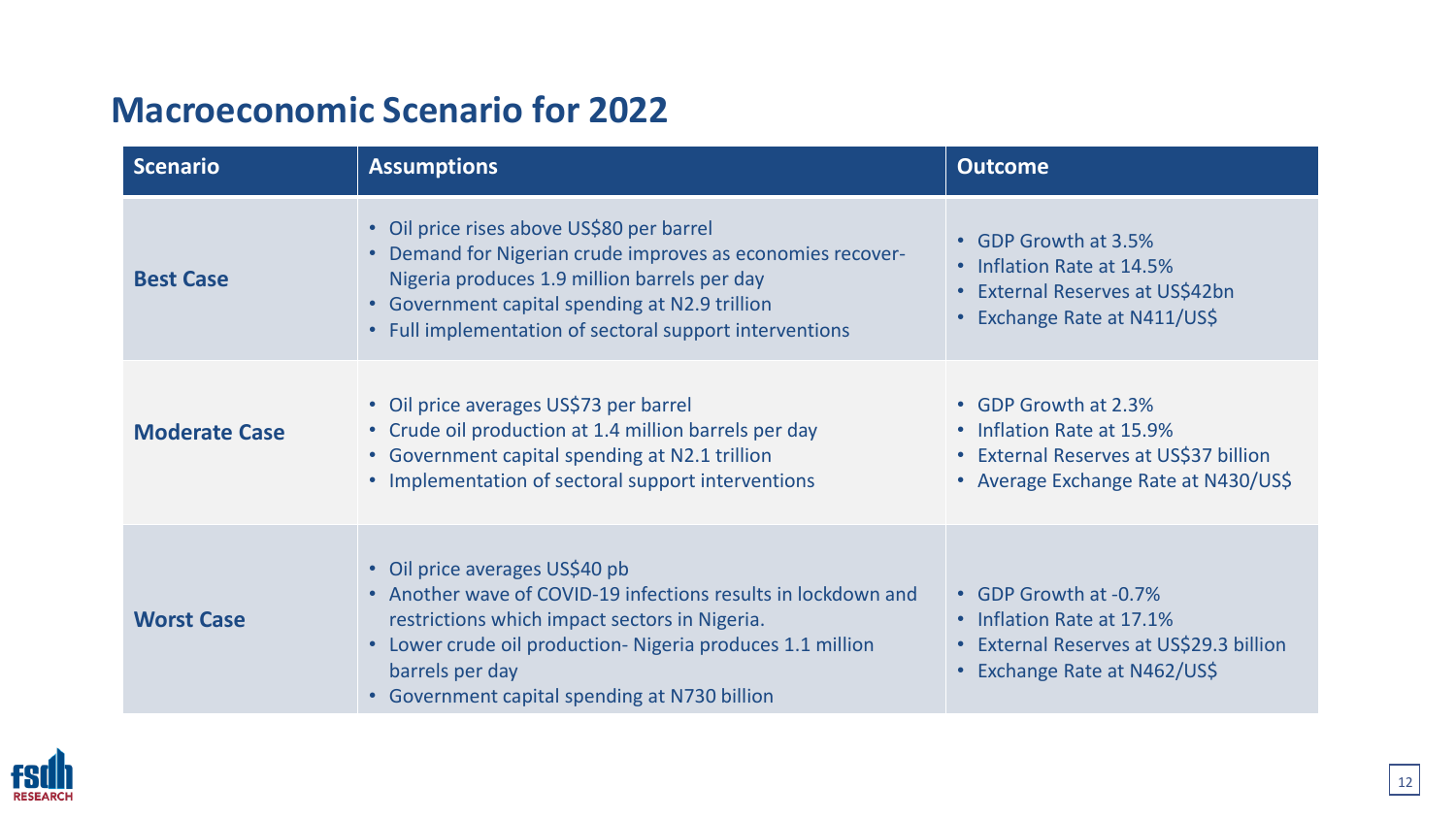# **Projection for 2022 – 2024 for Nigeria**

|                                           | 2021  | 2022f* | 2023f* | $2024f*$ |
|-------------------------------------------|-------|--------|--------|----------|
| <b>Real GDP Growth</b>                    | 3.4%  | 2.3%   | 2.9%   | 3.0%     |
| Inflation rate                            | 17%   | 15.9%  | 15.2%  | 14.5%    |
| Average Exchange rate (N/US\$)            | 410.0 | 430    | 450    | 450      |
| <b>Monetary Policy Rate</b>               | 11.5% | 12%    | 12.5%  | 12%      |
| External Reserves (Average, US\$ Billion) | 35.8  | 37.0   | 35.3   | 38.0     |
| <b>Treasury Bill (90 Days)</b>            | 3.7%  | 3.2%   | 4.1%   | 4.4%     |
| <b>Treasury Bill (180 Days)</b>           | 5.2%  | 3.9%   | 4.7%   | 5.3%     |
| <b>Treasury Bill (270 Days)</b>           | 6.2%  | 5.9%   | 6.0%   | 6.2%     |
| <b>Treasury Bill (360 Days)</b>           | 6.4%  | 5.6%   | 7.2%   | 7.4%     |

![](_page_12_Picture_2.jpeg)

*\*Please note that there is still a high degree of uncertainty. Actual figures could exceed or fall below these forecasts. A lot depends on the impact of the Russia-Ukraine crisis, the path of COVID-19 and its variant, vaccine effectiveness, oil price movement and disruptions in the local economy.*